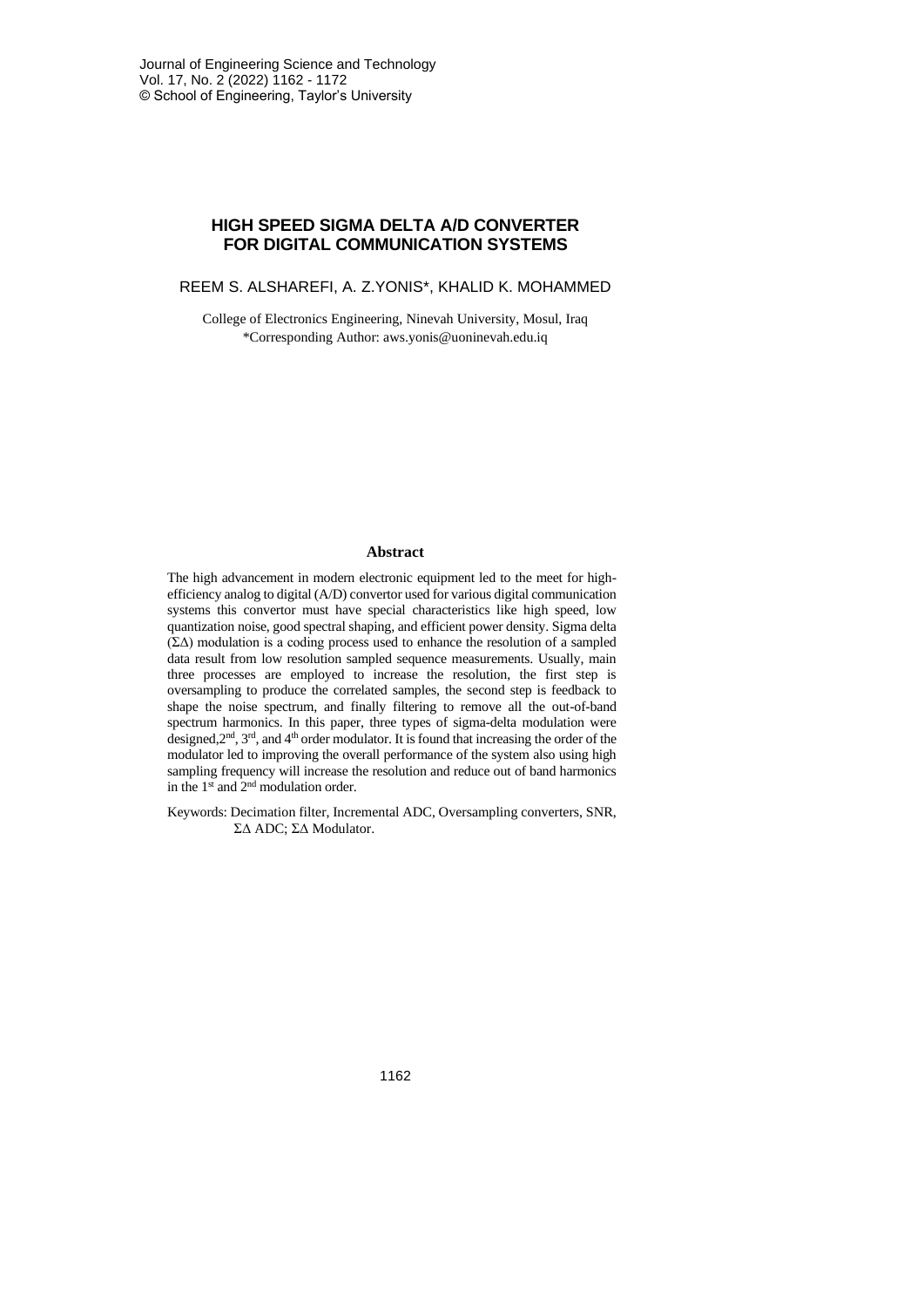## **1. Introduction**

Analog to Digital (A/D) converter is openly used in advanced digital electronics circuits like digital communication, video and computer and many other applications [1]. The main objective of A/D convertor in to improve the speed spectrum of different computer and electronic circuits related to this computer and also reduce the total consumed power inside the circuit as well as to produce high precision electronics digital communication circuit [2, 3].

The three basic concepts behind the sigma delta  $(\Sigma \Delta)$  A/D converters are the oversampling, noise shaping and the decimation digital filter. The Analog to Digital Convertor (ADC) simple operation is executed as oversampled the input signal first and severally quantized inside the modulator loop, and then filtered, low pass filter (LPF) and decimated to the Nyquist rate. The characteristics are well known: the possibility of efficient circulation quickly for accuracy and conformance requirements is drawn on analogue components. By Nyquist-rate or oversampled converters can be described.

The organization of the manuscript is as follows: Section 2 introduces types of A/D convertor depending on Nyquist-rate and oversampling. While second and third order sigma delta modulation systems are illustrated in Sections 3 and 4, respectively. Higher order sigma delta converter for digital communication systems is described in Section 5. In addition, simulation results and analysis study are presented in Section 6. Finally, Section 7 includes the main conclusions of the work.

## **2. Analog To Digital Converters Types**

There are two type of A/D convertor depending on its principle of operation that whether it's depends on Nyquist-rate or oversampling. In the first type the signal which is fed to input of the digital circuit is sampled at  $f_{\text{sump}} \geq f_{in}$  as shown in Fig. 1 [4]. To achieve highaccuracy conversions it depends on excessive modulation and noise formation: Nyquistrate ADC, the signal to quantization noise ratio (SQNR) improvement by increasing the resolution (denoted by N) of the analog to digital convertor.



**Fig. 1. Nyquist-rate and oversampling ADCs [4]. (***fsamp* **is sampling frequency, while** *fin* **is input frequency.)**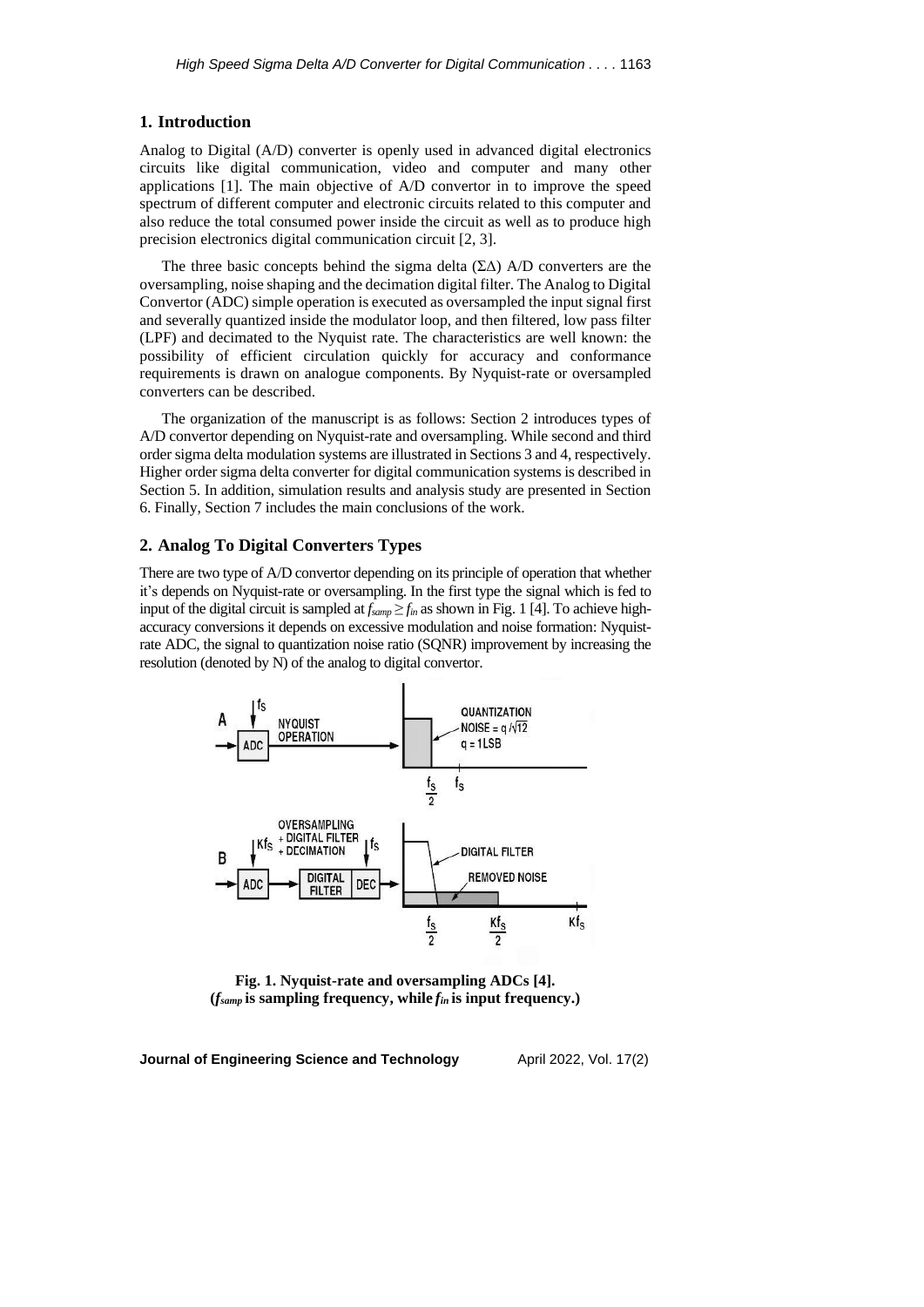There is a little difference in working between the Nyquist-rate ADC and the ΣΔ ADC. Two parameters play an important role in these differences which are the oversampling one and the noise shaping which decide the amount of noise inside the sampled signal. If the sampling ratio (SR) has a value more than unity than the system is denoted by Over Sampling Ratio (OSR) ADC as shown in Fig. 1(B) [5].

#### **3. Second Order ΣΔ Modulation**

The basic second order  $\Sigma\Delta$  modulator ADC is used frequently. This modulator achieves, satisfies the z-domain equation.

$$
W(z) = K(z) + S(z)(1 - 2z^{-1} + z^{-2})
$$
\n(1)

where: *W*, *K* and *S* are the Z transforms of the output, input signal and the quantization error process, respectively. The first order modulator noise transfer function (NTF) along with the NTF for the second order modulator [6].

Comparing the second order ΣΔ NTF with the first order NTF It turns out that the first order provides less quantization noise restraint over the low signal band frequency. Less noise power is shifted outside the signal band out the bandwidth of the signal if compared with a 2<sup>nd</sup> order ΣΔ. The second order modulator structure is show in Fig. 2.



**Fig. 2. Second order ΣΔ modulator [7].**

The two integrators realizing the structure as shown in Fig. 2 [7]. The signal transfer function of the first one is  $1/1-z^{-1}$  and that of the second one is  $z^{-1}/1-z^{-1}$ . If an ideal lowpass is used to filtered modulator output, the signal to noise ratio can be calculate as shown

$$
SNR = 10 \log(\sigma_x^2) - 10 \log(\sigma_e^2) - 10 \log\left(\frac{\pi^{2L}}{2L+1}\right) + (20L+10) \log\left(\frac{fs}{2fg}\right) \tag{2}
$$

$$
SNR = 10 \log(\sigma_x^2) - 10 \log(\sigma_e^2) - 10 \log\left(\frac{\pi^4}{5}\right) + 50 \log\left(\frac{f_s}{2f_B}\right) \tag{3}
$$

Again, letting  $\frac{f_s}{2f_s}$  $\frac{J_s}{2f_B}$  = 2<sup>r</sup>, power is ( $\sigma_x^2$ ), L represents the modulator order, then:

$$
SNR = 10 \log(\sigma_x^2) - 10 \log(\sigma_e^2) - 10 \log\left(\frac{\pi^4}{5}\right) + 15.05r \tag{4}
$$

Subsequently, signal to noise ratio (SNR) develops by 15 dB or the equivalent accuracy by 2.5 bits for each increase in r, which is 1-bit better than the development accomplished by a 1<sup>st</sup> order  $\Sigma\Delta$ , its variance  $\sigma_e^2$  or power [8].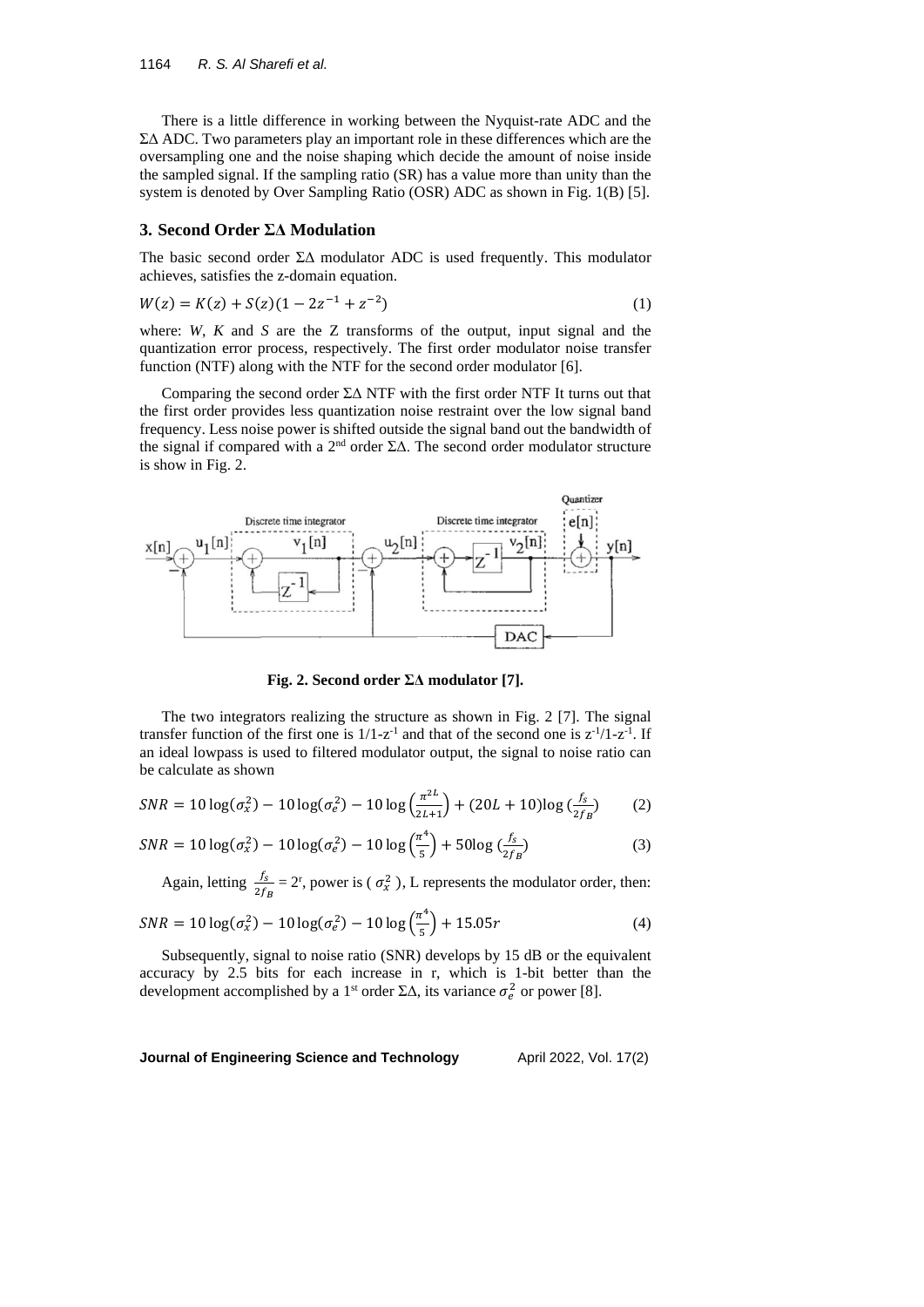#### **4.Third Order Sigma-Delta Modulation**

In order to produce a single without noise power or this noise be out the bandwidth of the signal which result a high accuracy and low noise output system, this can be done using high order noise transfer function (NTFs).

Instead, to get the same accuracy for a given signal bandwidth a low samplingrate can be used [9]. In this case, the velocity requirements on the analog devices are reduced. A straightforward extended of the first order sigma-delta a signal transfer function given by  $H_x = z^{-1}$  and a noise transfer function given by  $H_e = (1 - z^1)$ M which includes M zeros at  $z=1$  an order M modulator based on it. By using the second order structure of Fig. 3 and adding an integrator with signal transfer function (STF)  $1/(1 - z^{-1})$  between the summer node input and the first integrator of the second order modulator and thus can be configured a third order modulator.



**Fig. 3. Third order modulator topology.**

The input to the additional integrator is  $x[n]$  subtracted from  $y[n]$  and the -y  $[n]$ it's the new integrator output which is fed as the entry for the feedback.

The Noise transfer function (NTFs) of the third order modulator gives more quantization noise attenuation than the lower modulator orders and more ability to drift the noise to high frequencies away from the interest band [10].

The optimum signal to noise ratio (SNR) within the range achieved by a third order modulator is obtained by:

$$
SNR = 10 \log(\sigma_x^2) - 10 \log(\sigma_e^2) - 10 \log\left(\frac{\pi^6}{7}\right) + 70 \log\left(\frac{f_s}{2f_B}\right)
$$
(5)  
Let  $\frac{f_s}{2f_B} = 2^r$ , Eq. (5) will be:

$$
SNR = 10 \log(\sigma_x^2) - 10 \log(\sigma_e^2) - 10 \log(\frac{\pi^6}{7}) + 21.07r
$$
 (6)

The third order modulator provides an enhancement of SNR (21) dB for each double in the Over Sampling Ratio (OSR) and the same thing to the resolution bits also enhanced by (3.5) bits.

This new modulator as example needs frequency of input signal (*fB)*, order of modulator (*r*) and sampling frequency (*fs)* of 10.24 MHz to convert a signal of a 20 kHz to 23-bits resolution [11].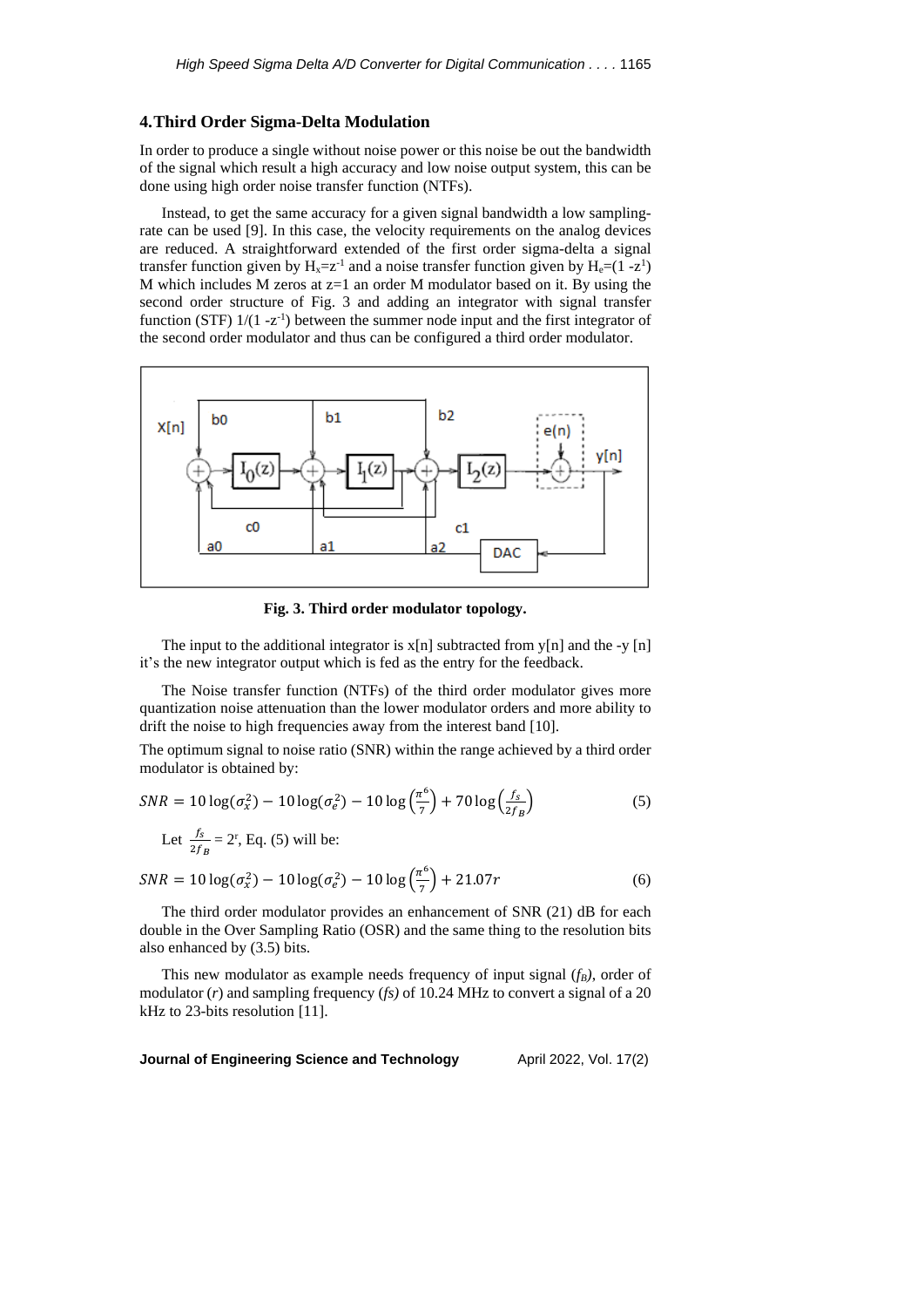## **5.Higher Order ΣΔ Converter for Digital Communication Systems**

The  $2<sup>nd</sup>$  order  $\Sigma\Delta$  of noise shaping cannot give the high accuracy if the oversampling ratio is small, so this low accuracy value can be avoided by using another integrator inside the system [12]. Also, the stability of the overall system can be sufficient because the comparator used in the circuit has usually non-linear characteristics.

Therefore, most designs rely on multiple cascaded  $1<sup>st</sup>$  and  $2<sup>nd</sup>$  order  $\Sigma\Delta$ converters as an alternative scheme to achieve high order noise shaping. This scheme is known as MASH or cascading ΣΔ ADC convertor.

#### **6.Simulink Modulator Designs**

In this section, Fig. 4 shows the proposed  $\Sigma\Delta$  modulator used in this paper which includes of a ΣΔ modulator and filtering system which simulated in MATLAB software [13].



**Fig. 4. Design of ΣΔ analog to digital system.**

The 2<sup>nd</sup> order ΣΔ modulator MATLAB model as show in Fig. 4 consists of many digital blocks like integrator, subtractor, quantizer and filter [14]. Table 1 explain the sigma-delta for characteristics of the modulator. A 20-bit for a signal band of 40 kHz is designed in program Simulink.

| <b>ADC</b> Parameters  | Values                      |  |  |
|------------------------|-----------------------------|--|--|
| Signal bandwidth       | 40 kHz                      |  |  |
| Sampling Freq.         | 40.96 MHz                   |  |  |
| Over-sampling Ratio    | 512                         |  |  |
| Order of Modulator     | $\mathcal{D}_{\mathcal{L}}$ |  |  |
| Modulator Bits No.     | $B_{mod}=1$                 |  |  |
| Filter Output Bits No. | $B = 20$                    |  |  |

The aim isto produce output signal with high-resolution so that the signal to noise ratio (SNR) will be increased as a result. On the other side, it is important to omit the quantization noise from the signal received from the modulator at high frequencies. Therefore, a pass filter is designed to eliminate this noise at high frequencies, as well as to pass the input signal without distorting it. Table 2 shows the specific filter characteristics for noise removal and modelling frequency reduction.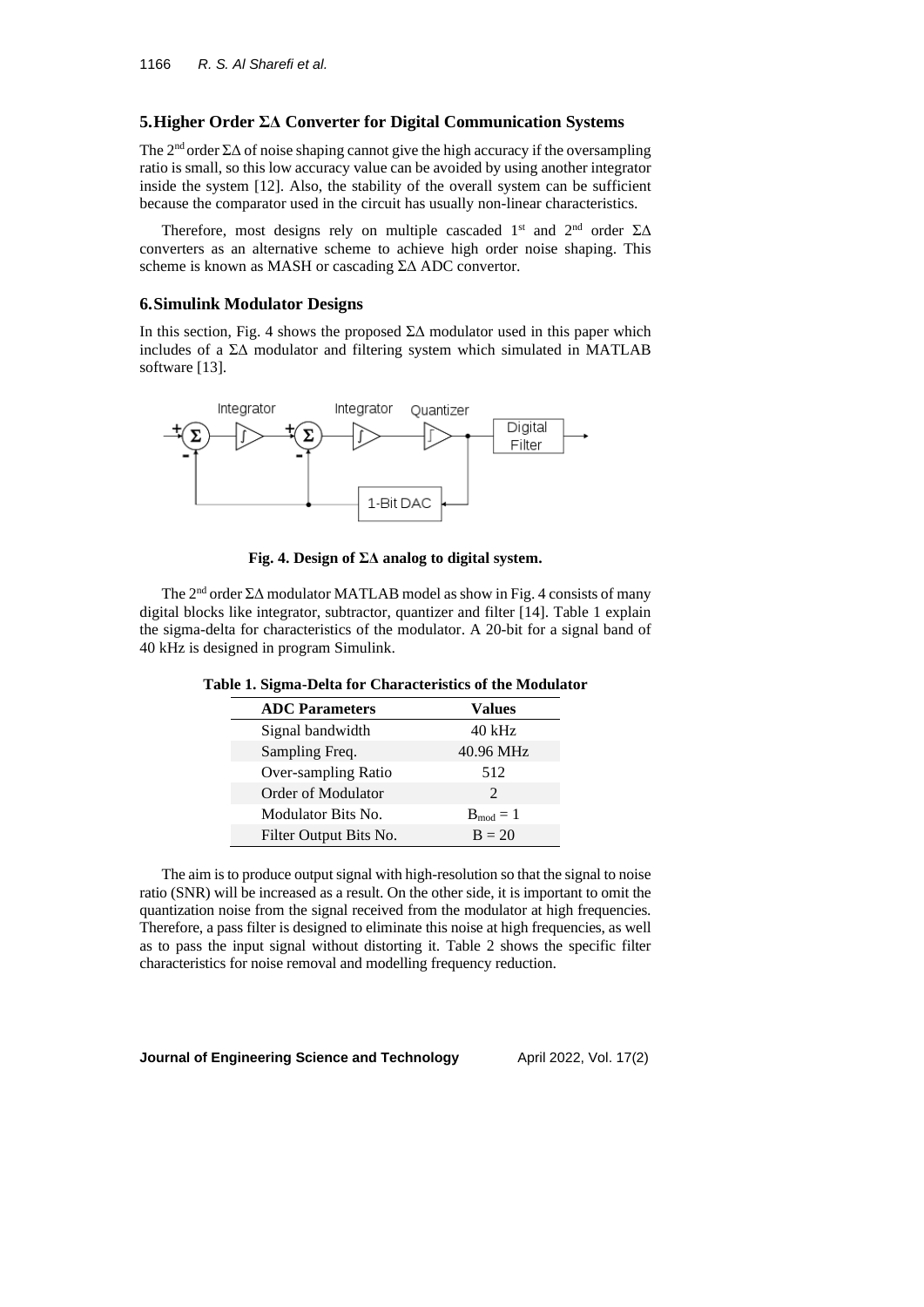The decimation filter characteristics of OSR 512 is consist of sampling frequency (40.96) MHz, the down sampling ratio is 512, the pass and stop band frequency are 40 kHz and 42 kHz respectively [15].

It's clear from Table 2 that the cut-off frequency of the proposed filter is 41.87 kHz which is sufficient for passing an input signal with a 20 kHz bandwidth and without distortion. In practical terms, it is not possible to implement single filter operating with the mentioned specifications. The filter operates at a high modelling frequency because the order of the filter is very high, therefore more than one filter must be used to improve the performance of the system, as shown in Fig. 5.



**Fig. 5. Decimation filters architecture.**

As shown in Fig. 5, the designed filter in this paper consists of three consecutive filters, they are: second order Cascaded Integrator Comb (CIC) filter and two finite impulse response (FIR) filters. CIC filter is used to reduce the sampling frequency by 128 and at the same time to make the output bits 20 bits, also to remove noise at high frequencies [16]. Modelling frequency is reduced by (4) using pulse-specific response filter. The order of the  $1<sup>st</sup>$  filter was 18, while the rank of the  $2<sup>nd</sup>$  filter was 150. Filters that operate on a high sampling frequency are practically costly if the filter level is high [17], so the first filter order was chosen to small value [18], so that it works on a high sampling frequency of 320 kHz. On the other hand, the second filter with order of 150 will operate at a lower sampling frequency which is 160 kHz, and this led to reduce the high frequency noise which results in increasing the accuracy of the proposed circuit for digital communication system.





The bit resolution effective number of bits (ENOB) for the design of CIC filter which is needed to make sure that no runtime overflow happens is given by Eq. (7) [18].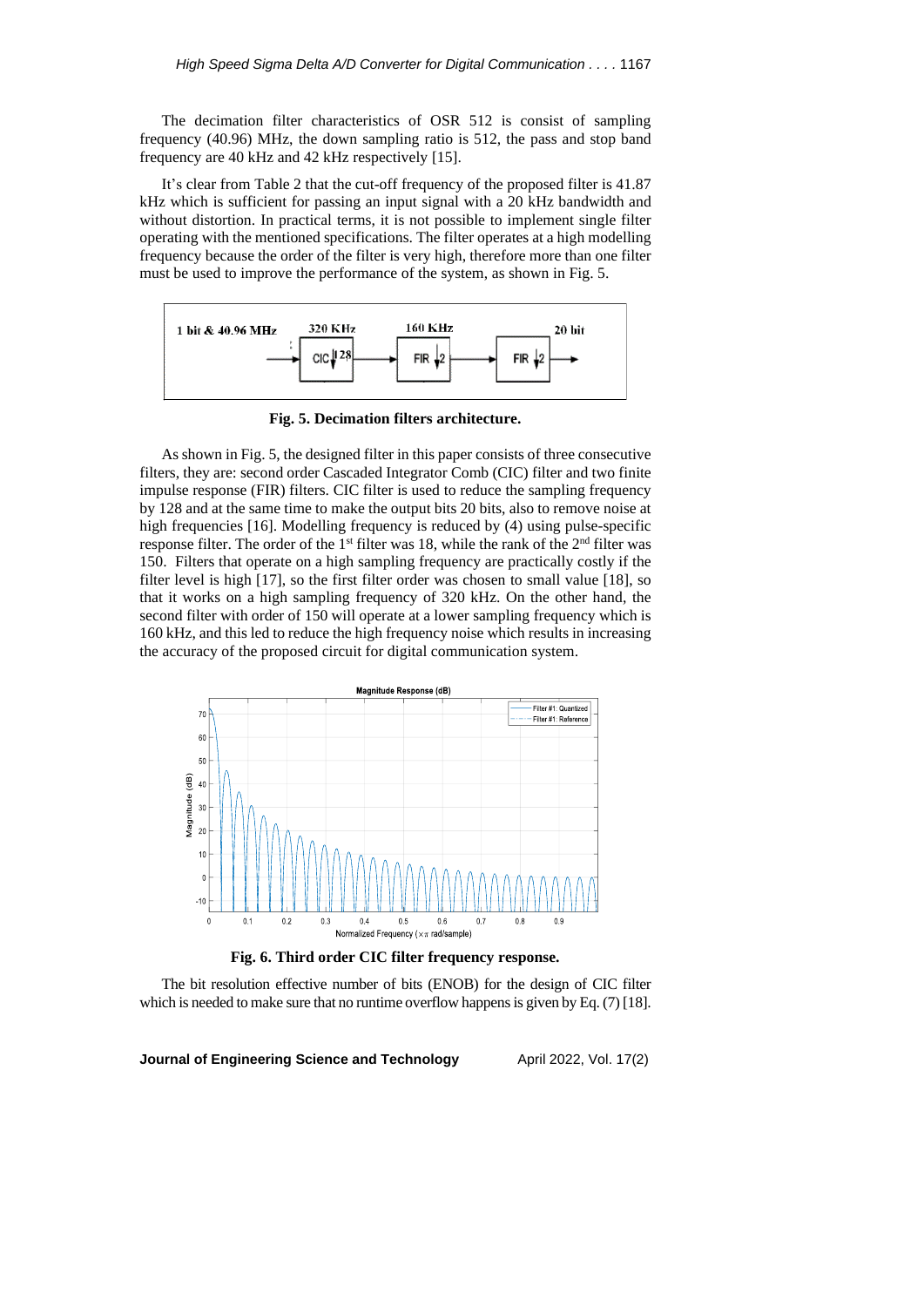$ENOB = (1-bit sign) + (no. of input bits) + (no. of stages, N) log<sub>2</sub> (Decimator)$ factor). In this work,

$$
ENOB = 1 + 1 + 2 \log_2(512) \tag{7}
$$

That's mean ENOB=20, A (1-bit sign +19 resolution bits) digital output is the output from the (CIC) decimation filter. the magnitude droop in (CIC) filter is achieved by the FIR filters using to control the frequency response correction. The proper FIR filters order is 15 and 180 [19], As shown in Fig. 7.



**Fig. 7. FIR filters frequency response.**

The spectrum analyser is used to display the spectrum of the signal from the A/D converter type  $\Sigma\Delta$ . As shown in Fig. 8, the spectrum plotting of the digital signal is coming out from the converter [20].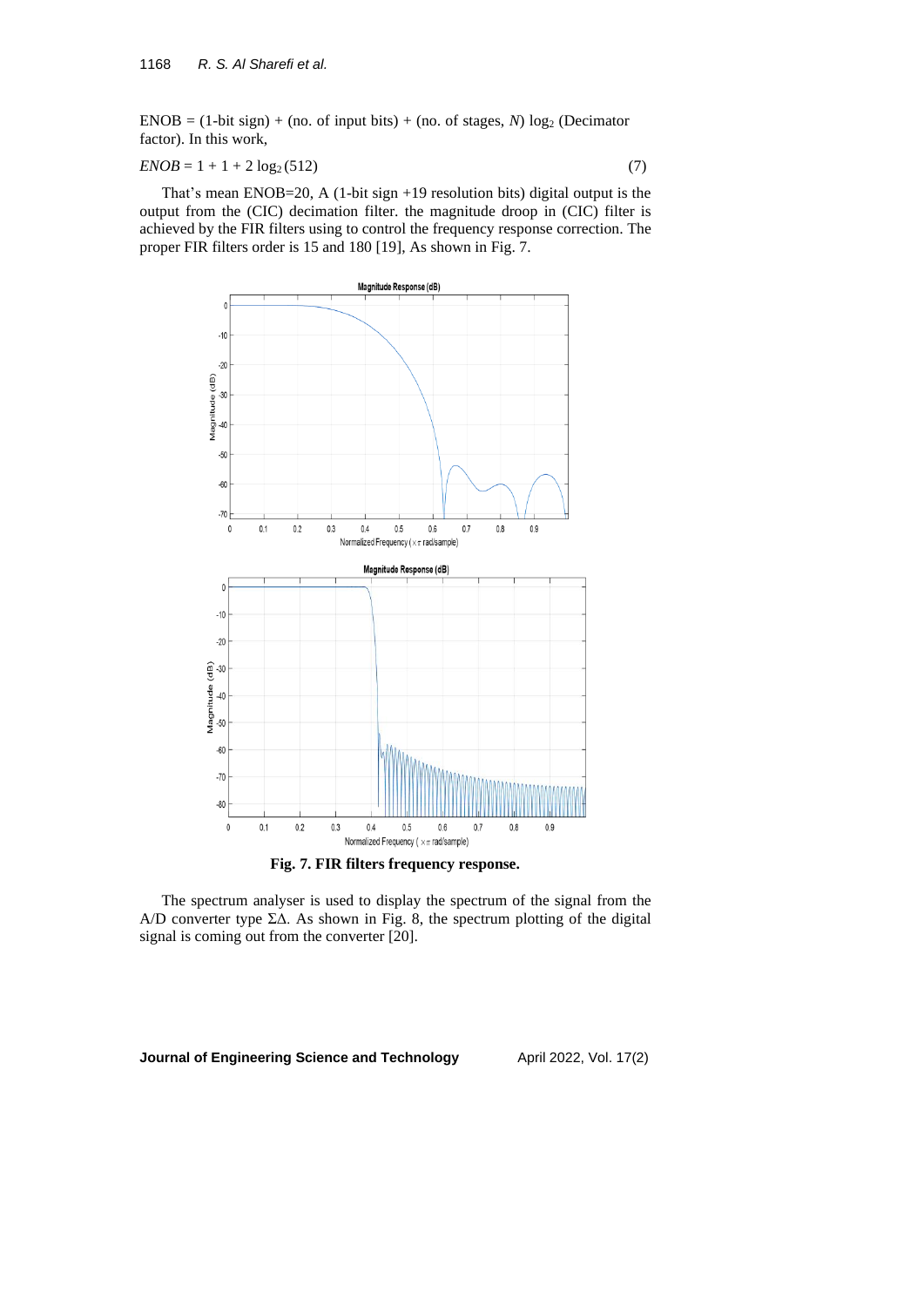

**Fig. 8. 2 nd order transient response (20 kHz).**

It is also shown from Fig. 8 that it includes a  $\Sigma\Delta$  modulator that converts the input signal to the pulsed modulation code signal [21]. It can be show from Fig. 8 that the number of "1" increases at the positive peak of the input sinewave, while the number "-1" is more in the negative peak, and there is an equal number of "1" and "-1" at the zero parts of the wave [22]. The spectrum analyser was used to display the designed built-in signal output spectrum. Figure 9 shows power spectral density (PSD) of First FIR Filter Output Signal Spectrum by OSR of 2 designed in the MATLAB and shows the modulation characteristic of the modulator.



**Fig. 9. PSD for the first FIR Filter output signal spectrum by OSR of 2.**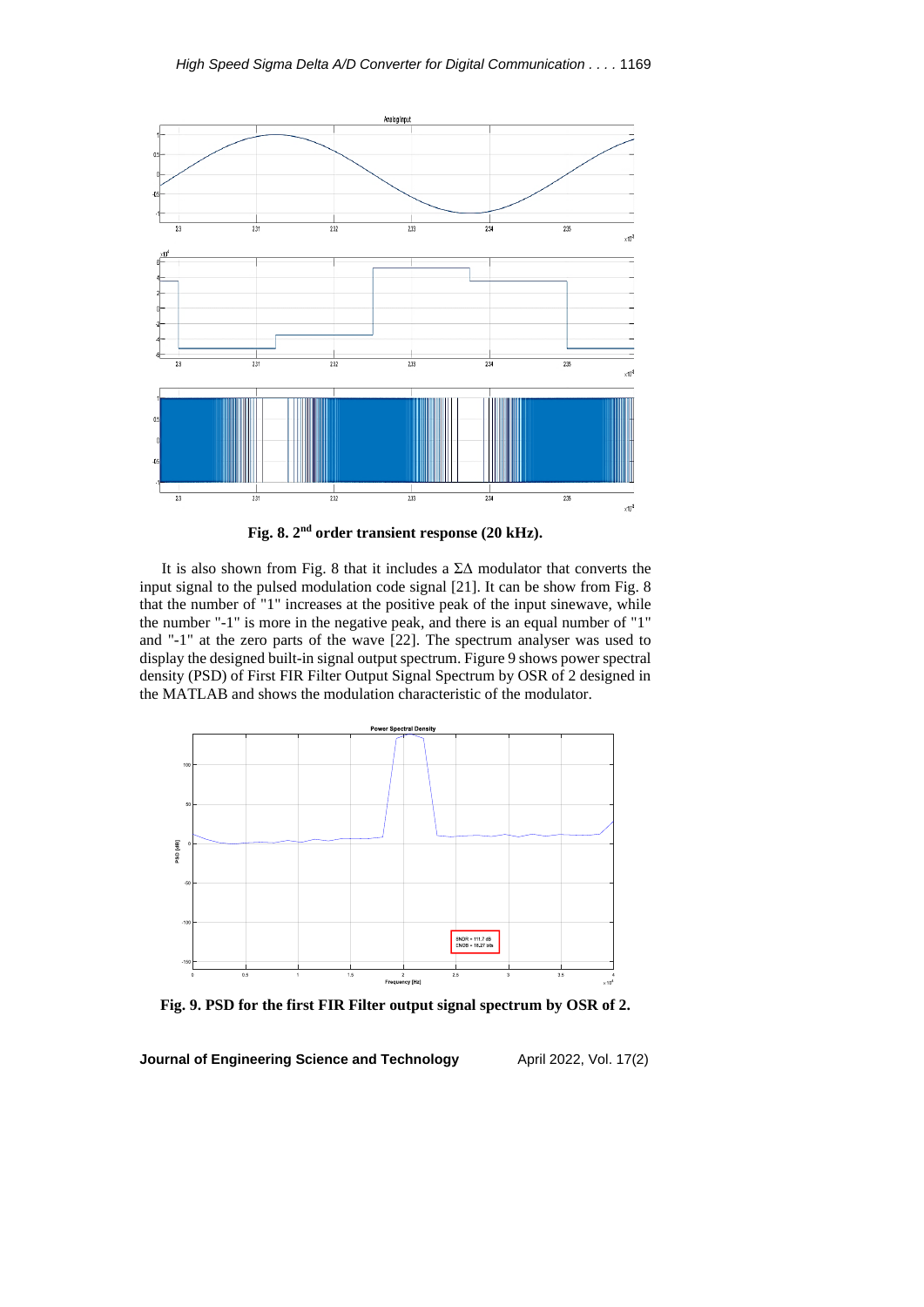It is noted that the main signal bandwidth has small quantization noise because this noise was happening outside the main signal region. The modulator output has an 85.6 dB signal to noise ratio at 512 Over Sampling Ratio, while the value of ENOB is 13.92 bits as shown in Fig. 9.

The simulation results show in Fig. 10 that the S/N is improved to a value equal to 116.5 dB with a frequency equal to 20 kHz which is considered as a good value that give the better accuracy, the value of ENOB is about 19.06 bits.

As summary, as explain from Table 2, there are a difference between the accuracy and the signal to noise ratio, for several modulator designs.



**Fig. 10. ΣΔ Output power spectral density (PSD) at 40.96 MHz.**

|                                      | <b>First</b><br><b>Modulator</b> | <b>Second</b><br><b>Modulator</b> | <b>Third</b><br><b>Modulator</b> | <b>Fourth</b><br><b>Modulator</b> |
|--------------------------------------|----------------------------------|-----------------------------------|----------------------------------|-----------------------------------|
| Sampling<br><b>Frequency</b> $(f_s)$ | 10.24 MHz                        | 20.48 MHz                         | 20.51 MHz                        | 40.89 MHz                         |
| <b>Modulator</b><br>Order            | 1 <sup>st</sup> order            | 1 <sup>st</sup> order             | 1 <sup>st</sup> order            | $1st$ order                       |
| <b>CIC</b> Order                     | 2 <sup>nd</sup> order            | 2 <sup>nd</sup> order             | $3rd$ order                      | $3rd$ order                       |
| <b>SNR</b>                           | $67.5 \text{ dB}$                | 84.3 dB                           | $106.9$ dB                       | 116.5 dB                          |
| <b>ENOB</b>                          | 10.92 bits                       | 13.71 bits                        | 18.01 bits                       | 19.06 bits                        |

**Table 2. Comparison of converters parameters.**

It's clear from the Table 2 that the improvement in accuracy depends on the *fs* of the modulator, the improvement in accuracy appears clearly when increases the *fs* in the first and second modulator [23]. In addition, also it can be observed that the increase in accuracy depending on the modulator's order, it can also be observed that the signal to the noise ratio for all the proposed designs was good and acceptable [24, 25]. The extent of exploitation of the implementation for third and fourth modulator filter is greater than the rest of the filters because of the CIC filter order.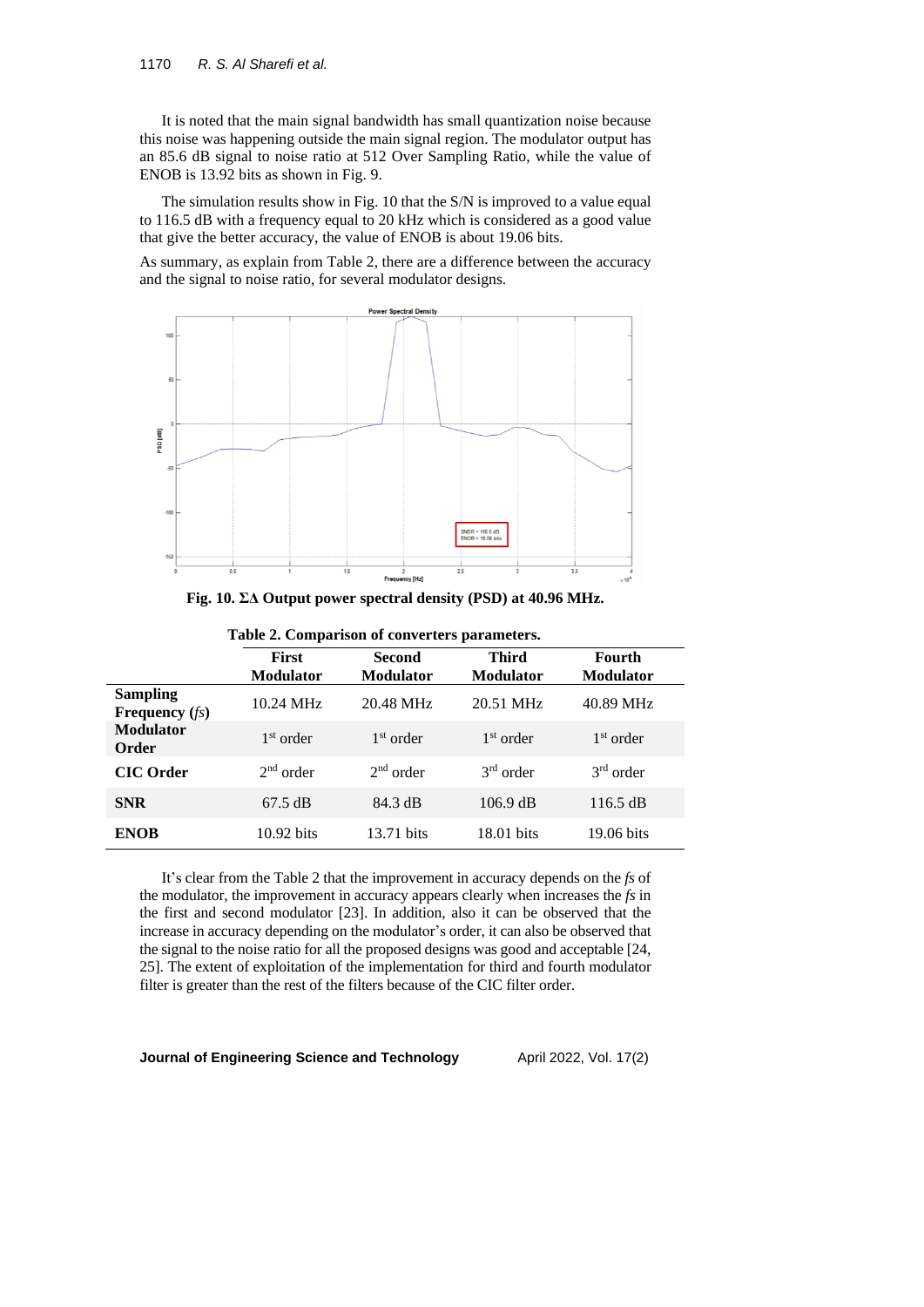## **7.Conclusions**

Sigma delta modulators for digital communication system were investigated and studied in this paper. Different applications are employing and use sigma delta ABC with various specifications. For communication application and low-resolution voice data it is better to use single loop sigma delta. On the other side, the applications require sensors and portable devices to improve the accuracy and reduce the power of Sigma Delta ADCs. It is noticed that the signal to noise ratio for the proposed system for  $2<sup>nd</sup>, 3<sup>rd</sup>$  and  $4<sup>th</sup>$  order modulator was good and acceptable.

### **References**

- 1. Rosa, J.M. (2011). Sigma-delta modulators: Tutorial overview, design guide, and state-of-the-art survey. *IEEE Transactions on Circuits and Systems I: Regular Papers*, 58(1). 1-21.
- 2. Artuhov, V. and Brytov, O. (2017). Analysis of sigma-delta modulator with distributed feedback. *IEEE First Ukraine Conference on Electrical and Computer Engineering (UKRCON)*, Kiev, Ukraine, 696-699.
- 3. Trivedi, P.; Verma, A. and Tripathi, P. (2012). Characterization and optimization of sigma-delta ADC. *IEEE Third Asian Himalayas International Conference on Internet*, Kathmundu, Nepal, 1-5.
- 4. Schreier, R.; and Temes, G.C. (2005). *Understanding delta-sigma data converters.* New Jersey: John Wiley & Sons, Inc.
- 5. Kafashan, M.; Beygiharchegani, S.; and Marvasti, F. (2010). Performance improvement of an optimal family of exponentially accurate sigma delta modulator. *IEEE 10th International Conference on Signal Processing Proceedings,* Beijing, China, 1-4.
- 6. Upadhyay, V.; and Patwa, A. (2012). Design of first order and second order sigma delta analog to digital converter. *International Journal of Advances in Engineering & Technology (IJAET)*, 456-464.
- 7. Krishna, K.L.; Ramashri, T.; and Reena, D. (2014). A 1V second order delta sigma ADC in 130nm CMOS. *IEEE International Conference on Information Communication and Embedded Systems, ICICES*, Chennai, India, 1-5.
- 8. Du, Y.; He, T.; Jiang, Y.; Sin, S.-W.; Seng-Pan, U.; and Martins, R.P. (2012). A robust NTF zero optimization technique for both low and high OSRs sigmadelta modulators. *IEEE Asia Pacific Conference on Circuits and Systems (APCCAS)*, Kaohsiung, Taiwan, 29-32.
- 9. Kochan, R.; Ganczarczyk, T.; Kochan, O.; and Klym, H. (2016). Integral nonlinearity of third order single bit sigma-delta modulator. *16th IEEE International Conference on Control, Automation and Systems,* Gyeongju, South Korea, 1591-1593.
- 10. Kim, K.; and Silva-Martinez, J. (2012). Low power 3<sup>rd</sup> order continuous-time low-pass sigma-delta analog-to-digital converter for wideband applications. *IEEE 55th [International](https://ieeexplore.ieee.org/xpl/conhome/6276898/proceeding) Midwest Symposium on Circuits and Systems [\(MWSCAS\)](https://ieeexplore.ieee.org/xpl/conhome/6276898/proceeding)*, Boise, ID, USA, 814-817.
- 11. Akçakaya, F.M.; and Dundar, G. (2017). Low power 3rd order feedforward sigma delta ADC design. *Turkish Journal of Electrical Engineering & Computer Sciences*, 25(1), 155-162.